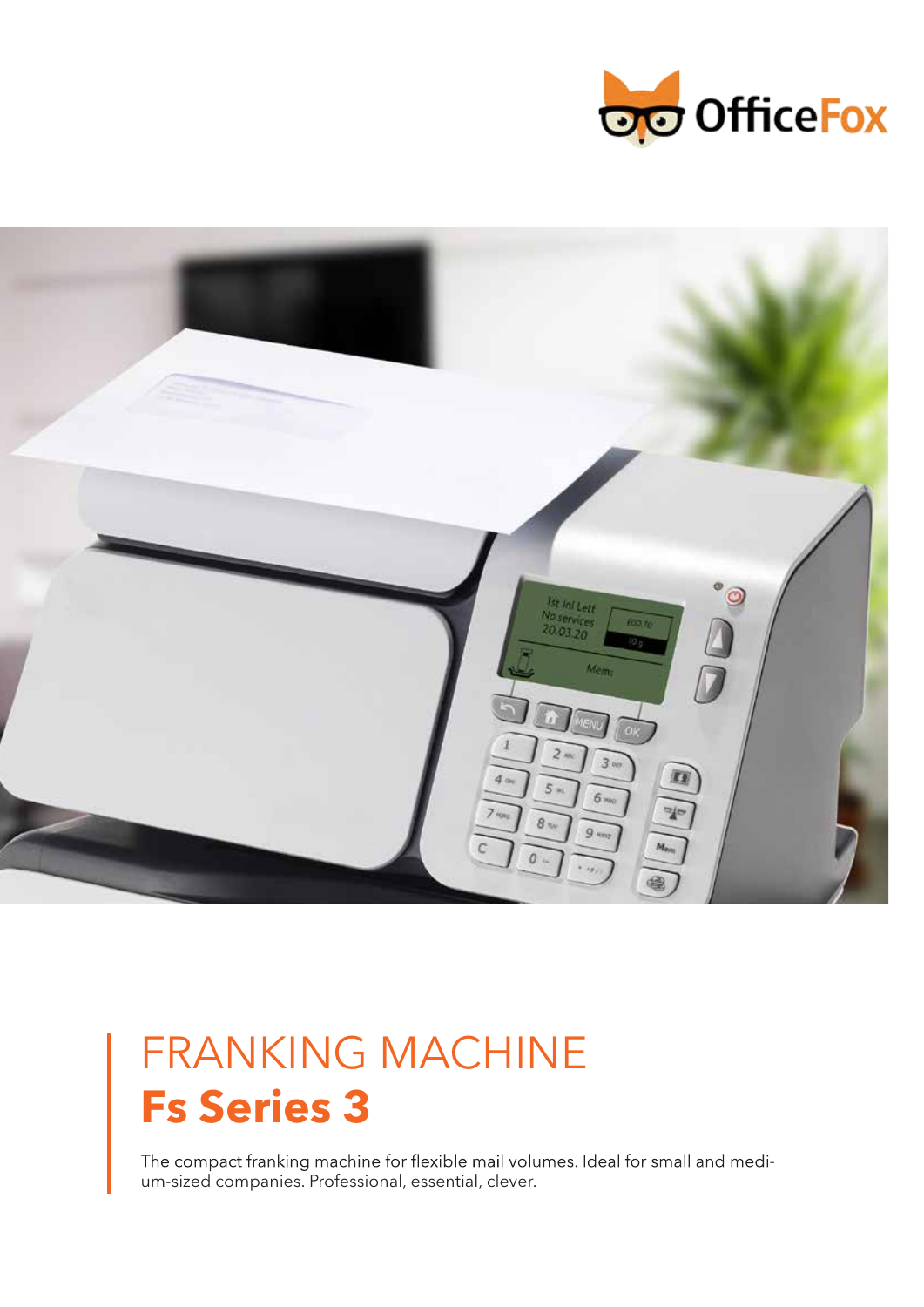# Fs Series 3 **IMPRESSIVE IN EVERY ASPECT**

# Fs Series 3 - essential. The clever solution for modern and professional looking business mail.

### **Simple to operate**

Five speed-dial keys enable you to process your daily mail with impressive speed. The Fs Series 3 is always equipped with the latest rates thanks to highspeed LAN connection. Speed-dial keys provide quick access to frequently used functions at any time.

### **Exact calculation of postage value**

Very simple: Place the letter on the 2kg weighing platform. The weight is automatically used to calculate the postage value. And the best thing is: Determining the correct postage costs, even for exotic shipping types, is no longer a problem thanks to the postage assistant.

# **Impress with every letter**

With the Fs Series 3 you can print your personal advertising stamp on every mail. For example: Your company logo, holiday greetings or even advertising. So you can use your outgoing mail as advertising space. Impress with every letter.

# Product highlights Fs Series 3

# **Ink-Alert**

As soon as the ink cartridge reaches<br>a critical filling level, you will be informed. This leaves enough time to re-order the cartridge or have it delivered automatically to ensure your machine is always ready to frank.

#### **Compact Design**

High functionality in a minimum of space. Ergonomic placement of the scale without disturbing cables. You always have tidiness at your workplace.

### **OLS Softwareupdates**

The Frama OLS data center automatically updates, ensuring that your Fs Series 3 is always stays up to date